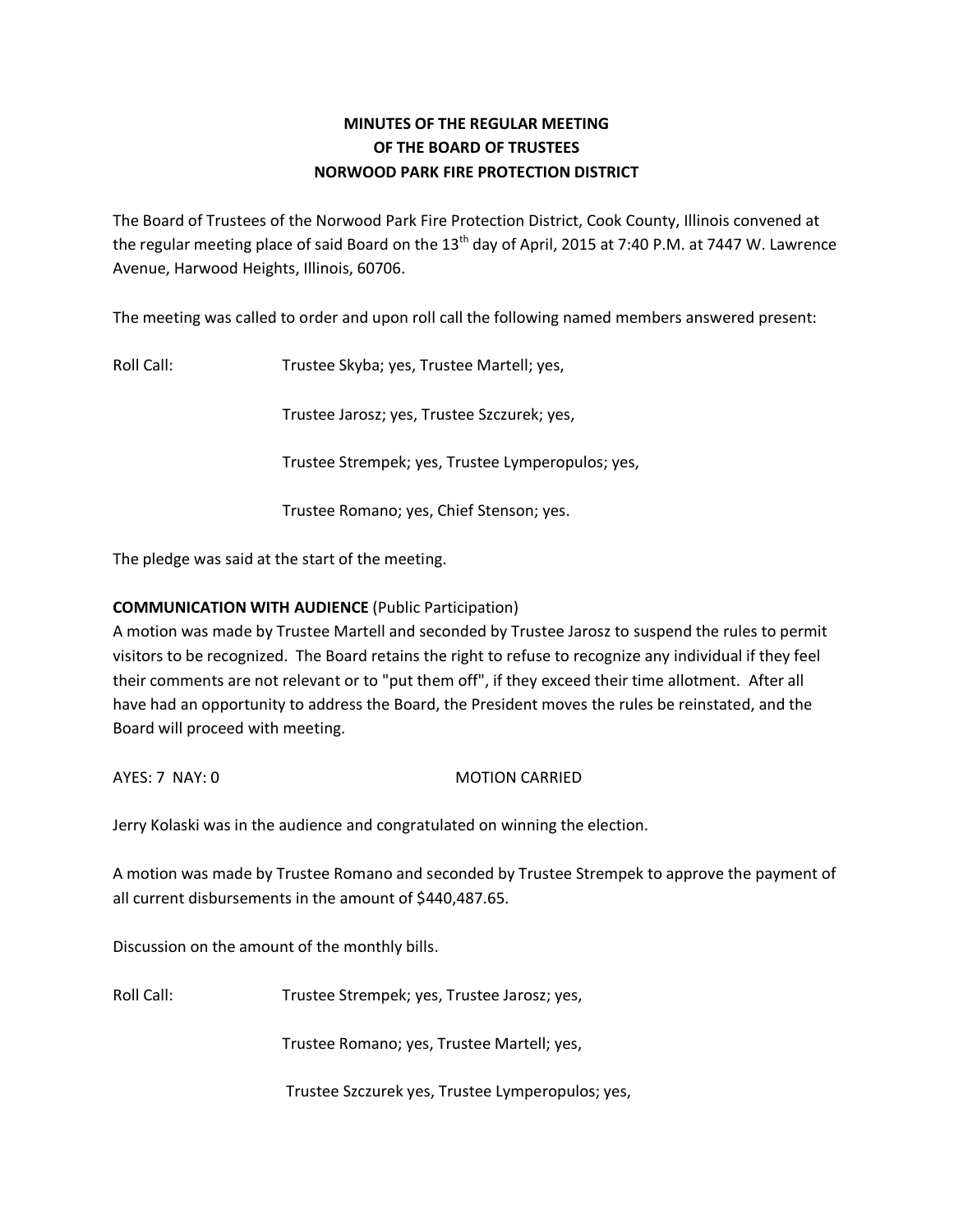# Trustee Skyba; yes.

AYES: 7 NAY: 0 MOTION CARRIED

Motion by Trustee Martell and seconded by Trustee Jarosz to approve the minutes of the Rescheduled Regular meeting held on March  $18<sup>th</sup>$ , 2015.

Roll Call: Trustee Romano; yes, Trustee Martell; yes,

Trustee Jarosz; yes, Trustee Szczurek; yes,

Trustee Strempek; yes, Trustee Lymperopulos; yes,

Trustee Skyba; abstain.

AYES: 6 ABSTAIN: 1 NAY: 0 MOTION CARRIED

Motion by Trustee Lymperopulos and seconded by Trustee Szczurek to approve the minutes of the Special meeting held on March 30<sup>th</sup>, 2015.

Roll Call: Trustee Romano; yes, Trustee Martell; yes,

Trustee Jarosz; yes, Trustee Szczurek; yes,

Trustee Strempek; yes, Trustee Lymperopulos; yes,

Trustee Skyba; yes.

AYES: 7 NAY: 0 MOTION CARRIED

Motion by Trustee Lymperopulos and seconded by Trustee Szczurek to approve the minutes of the Closed Session meeting held on March  $18^{th}$ , 2015.

Roll Call: Trustee Jarosz; yes, Trustee Martell; yes,

Trustee Romano; yes, Trustee Szczurek; yes,

Trustee Strempek; yes, Trustee Lymperopulos; yes,

Trustee Skyba; yes.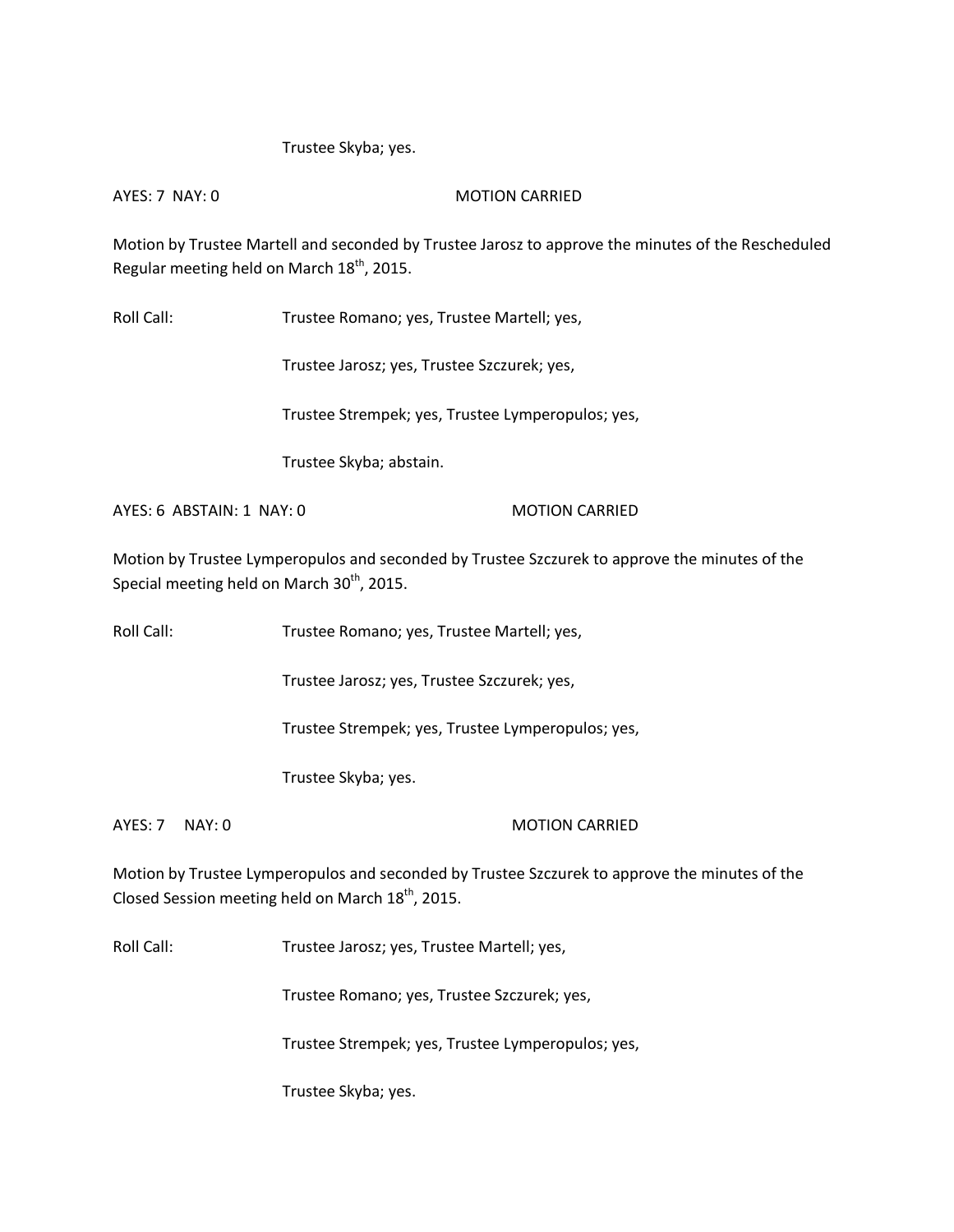## AYES: 7 NAY: 0 MOTION CARRIED

Motion by Trustee Jarosz and seconded by Trustee Romano to approve the minutes of the Closed Session meeting held on March 30<sup>th</sup>, 2015.

Roll Call: Trustee Jarosz; yes, Trustee Martell; yes,

Trustee Romano; yes, Trustee Szczurek; yes,

Trustee Strempek; yes, Trustee Lymperopulos; yes,

Trustee Skyba; yes.

AYES: 7 NAY: 0 MOTION CARRIED

## **TREASURER'S REPORT**

# Schedule of Assets (Arising from Cash Transactions) March  $31<sup>st</sup>$ , 2015

| Assets                                                      |                       |
|-------------------------------------------------------------|-----------------------|
| Checking and money market accounts (interest rate-APY):     |                       |
| Plaza Bank checking #4303503 (0.046%)                       | \$4,490.96            |
| Plaza Bank money market #4303498 (0.295%)                   | 1,490,123.95          |
| Plaza Bank ambulance billing money market #4304492 (0.295%) | 487,613.54            |
| Plaza Bank-Medical #1003102                                 | 1,870.40              |
| Total checking and money market accounts                    | 1,984,098.85          |
| Certificates of deposit (interest rate and maturity):       |                       |
| Plaza Bank (0.65%, 03/02/16)                                | 627,042.93            |
| Belmont Bank and Trust (1.00% 08/23/16)                     | 546,066.33            |
| Belmont Bank (1.00% 08/05/16)                               | 125,771.25            |
| Plaza Bank (0.65% 03/18/16)                                 | 425,679.62            |
| Belmont Bank (1.00% 08/21/16)                               | 522,062.90            |
| Belmont Bank (.996% 07/19/16)                               | 368,850.69            |
| Total certificates of deposit                               | 2,615,413.69          |
| Total checking, money market and certificates of deposit    | <u>\$4,599,512.57</u> |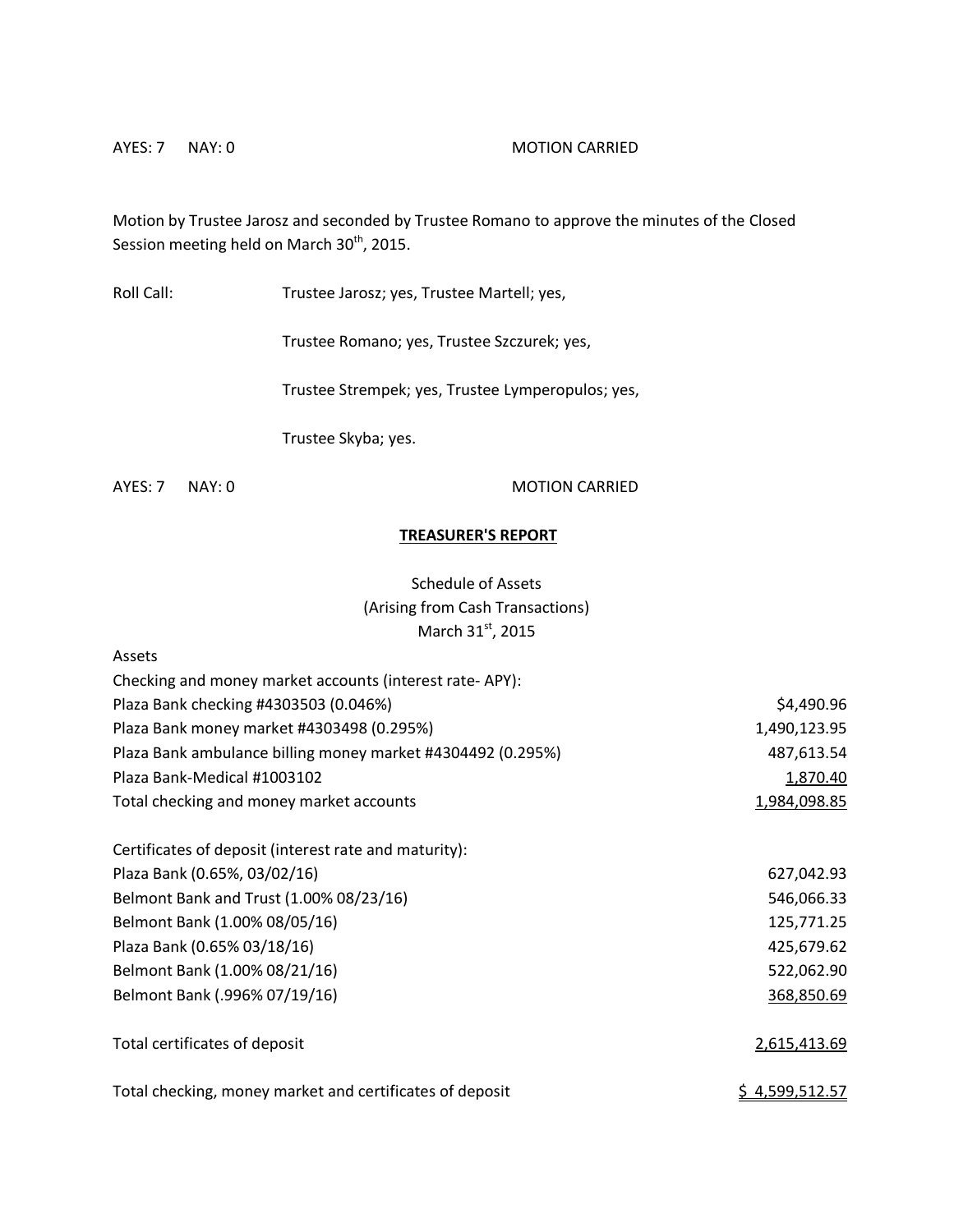Motion by Trustee Skyba, seconded by Trustee Lymperopulos to approve the Treasurer's report as presented from the Financial Statement for March 2015**.** 

Trustee Martell stated there is no CD's maturing and property tax money is coming in. Chief stated that we did receive Replacement tax. Trustee Martell stated that the ambulance fees are keeping up nicely since we raised rates.

Roll Call: Trustee Romano; yes, Trustee Martell; yes,

Trustee Jarosz; yes, Trustee Szczurek; yes,

Trustee Strempek; yes, Trustee Lymperopulos; yes,

Trustee Skyba; yes .

AYES: 7 NAY: 0 MOTION CARRIED

## **Chiefs Report:**

All Trustees received a copy of the alarm report.

All Trustees received a copy of the inspection report along with the list of completed inspections for this month.

This week we were having problems with our overhead doors. Door 2 had broken springs that needed repair (\$800). The sensors on door 6 stopped working and we need to replace the opener and rewire the sensors (\$1,750). Door 5 has been making a lot of noise and needs two panels replaced. I am still waiting on that quote

I ordered two more lights for the side of the building. It's a little dark on the west side and a couple of people have commented on it. Tom Mc Gough ordered the lights and will install them.

I have asked for a quote from Henry lee on mounting Norwood Park Fire Department letters on the rear of the building. Trustee Martell thought this would look good with all the traffic at Marianos.

We took inventory of bay 7 where we store all of our out of date and broken equipment. I will have it on the agenda as surplus property so we can get rid of it in May or June and do a major cleanup in that bay.

Gear lockers will be here soon and we don't have anybody interested in the old hose rack. I will offer it to any of our mutual aid departments otherwise we can cut it up and give it to a junker.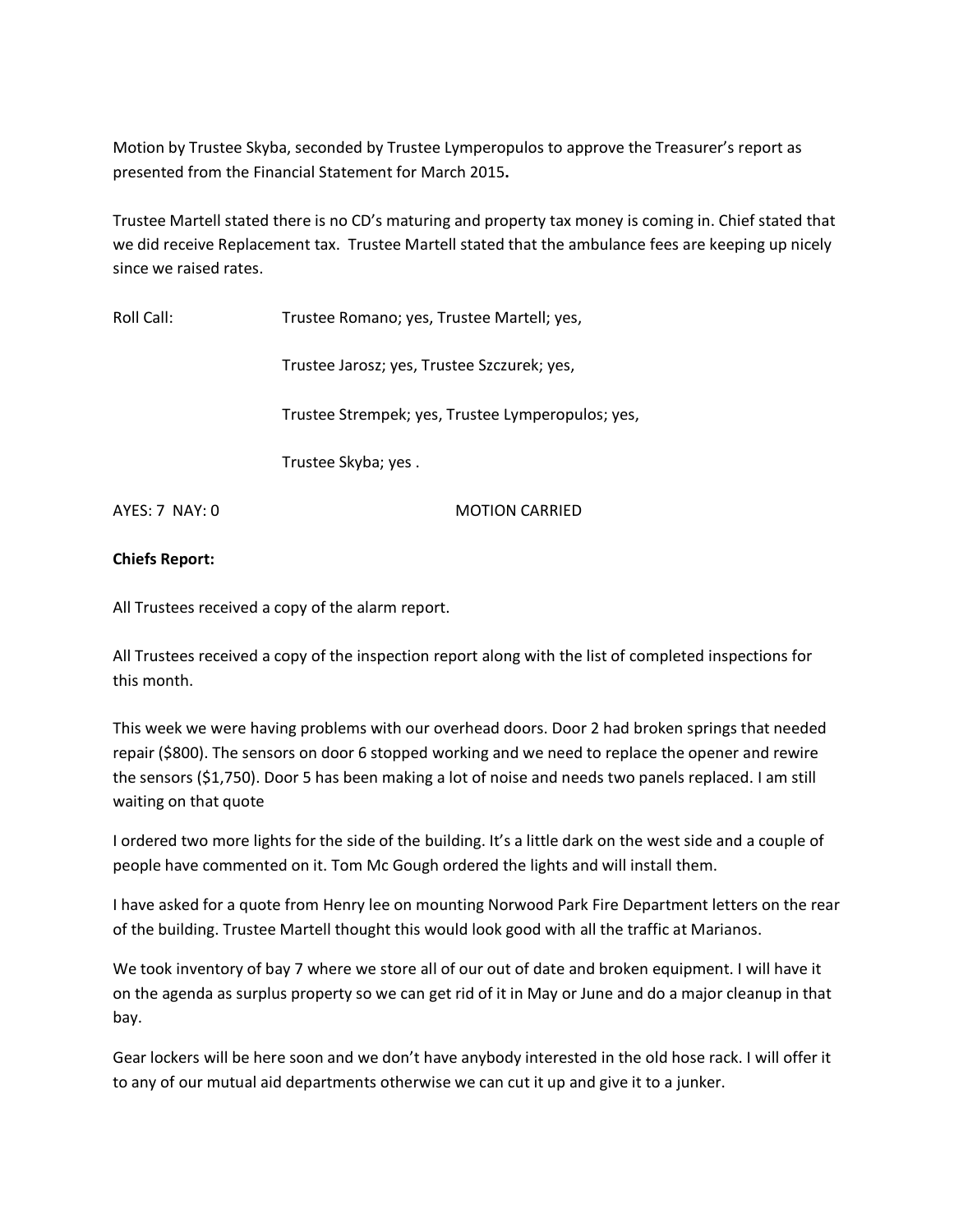Attorney Flaherty sent us a bill that covers all the work he did for the month of March, including the work on the comparables and the prep and attendance at the board meeting for \$4,704

On the board meeting we had on March 18<sup>th</sup> the tape player battery failed and it only recorded 10 minutes out of a 40 minute closed session. I have since replaced the bad rechargeable batteries.

Motion by Trustee Martell and seconded by Trustee Strempek to accept the Chief's Report for March 2015 as presented.

AYES: 7 NAY: 0 MOTION CARRIED

## **President Report:**

Nothing to report at this time.

## **Committee Reports:**

Finance Committee- Trustee Martell stated there is nothing to report at this time.

Building and Equipment Committee- Chairman Szczurek stated there is nothing to report at this time.

Technology and PR Media Committee- Chairman Strempek stated there is nothing to report at this time.

Policy Committee- Trustee Skyba stated there is nothing to report at this time.

Pension Fund- Trustee Martell stated there is a Pension Fund meeting on April 30<sup>th</sup>.

## **Old Business:**

None.

## **New Business**:

Motion by Trustee Jarosz and seconded by Trustee Skyba to go into Closed Session to discuss Collective negotiating matters between the public body and its employees (5 ILCS 120/2(c)(2)), The appointment, employment, compensation, discipline, performance, or dismissal of specific employee (5 ILCS 120/2(c)(1), and Litigation (5 ILCS 120/2(c)(11)).

Roll Call: Trustee Skyba; yes, Trustee Martell; yes,

Trustee Szczurek; yes, Trustee Strempek; yes,